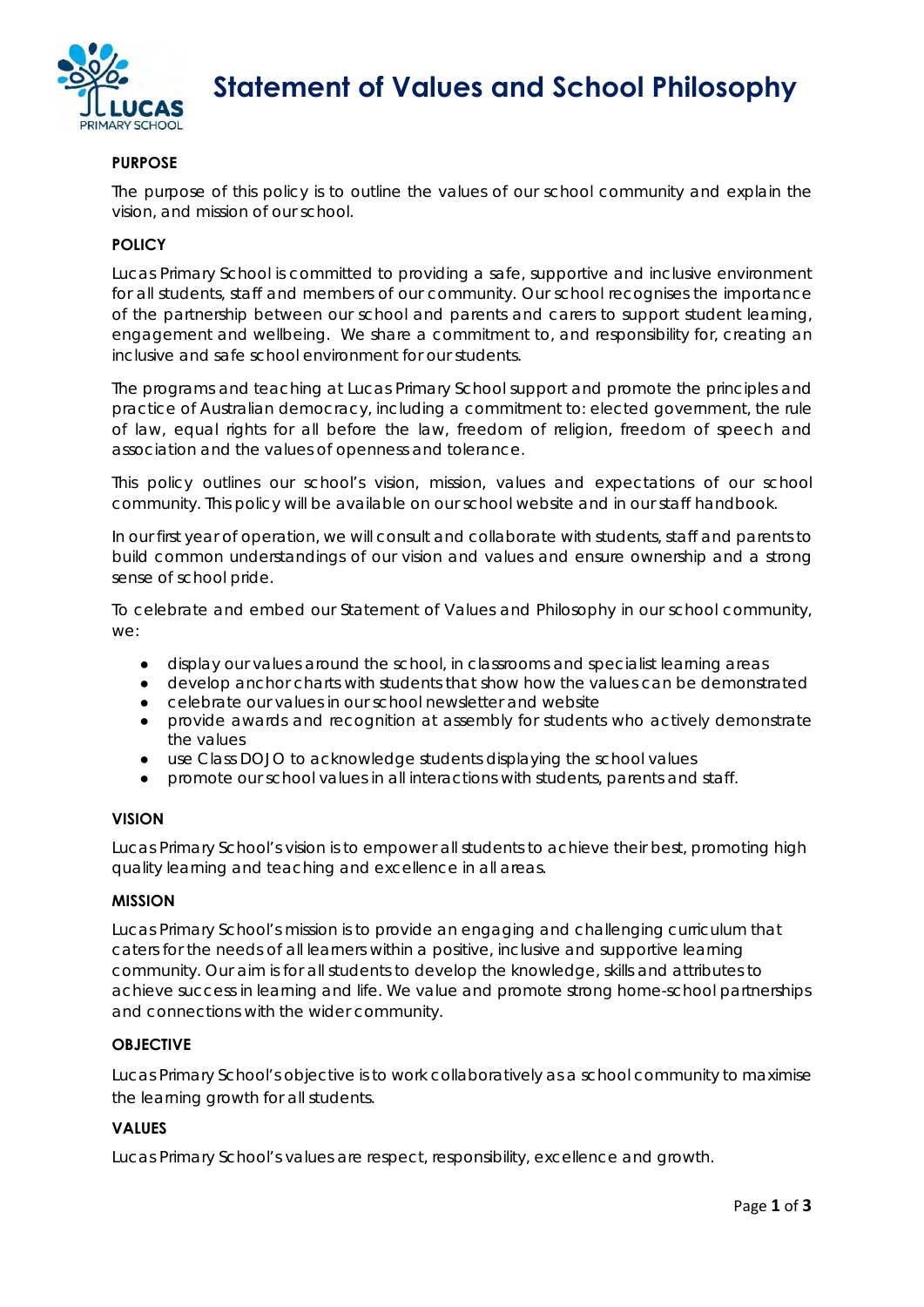# **BEHAVIOURAL EXPECTATIONS**

Lucas Primary School acknowledges that the behaviour of staff, parents, carers and students has an impact on our school community and culture. We acknowledge a shared responsibility to create a positive learning environment for the students at our school.

As principals and school leaders, we will:

- model positive behaviour and effective leadership
- communicate politely and respectfully with all members of the school community
- work collaboratively to create a school environment where respectful and safe behaviour is expected of everyone
- behave in a manner consistent with the standards of our profession and meet core responsibilities to provide safe and inclusive environments
- plan, implement and review our work to ensure the care, safety, security and general wellbeing of all students at school
- identify and support students who are or may be at risk
- do our best to ensure every child achieves their personal and learning potential
- work with parents to understand their child's needs and, where necessary, adapt the learning environment accordingly
- respond appropriately when safe and inclusive behaviour is not demonstrated and implement appropriate interventions and sanctions when required
- inform parents of the school's communication and complaints procedures
- ask any person who is acting in an offensive, intimidating or otherwise inappropriate way to leave the school grounds.

As teachers and non-teaching school staff, we will:

- model positive behaviour to students consistent with the standards of our profession
- communicate politely and respectfully with all members of the school community
- proactively engage with parents about student outcomes
- work with parents to understand the needs of each student and, where necessary, adapt the learning environment accordingly
- work collaboratively with parents to improve learning and wellbeing outcomes for students with additional needs
- communicate with the principal and school leaders in the event we anticipate or face any tension or challenging behaviours from parents
- treat all members of the school community with respect.

As parents and carers, we will:

- model positive behaviour to our child
- communicate politely and respectfully with all members of the school community
- ensure our child attends school on time, every day where possible and inform the school if our child is unable to attend
- take an interest in our child's school and learning
- work with the school to achieve the best outcomes for our child
- communicate constructively with the school and use expected processes and protocols when raising concerns
- support school staff to maintain a safe learning environment for all students
- follow the school's processes for communication with staff and making complaints
- treat all staff, students, and other members of the school community with respect.

As students, we will:

- model positive behaviour to other students
- communicate politely and respectfully with all members of the school community
- comply with and model school values
- behave in a safe and responsible manner
- respect ourselves, other members of the school community and the school environment.
- actively participate in school